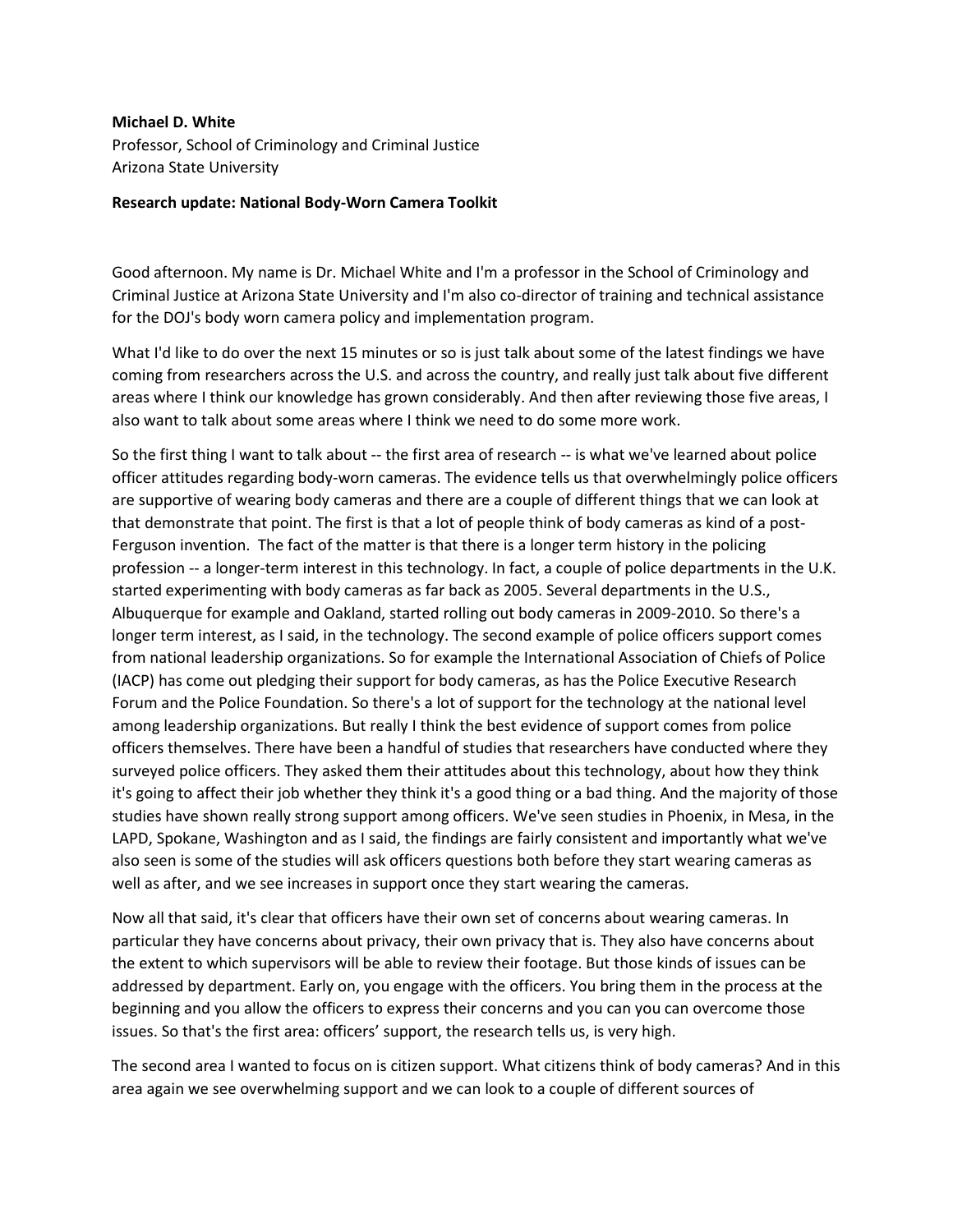information on that. The first is that several citizen groups, advocacy groups like the ACLU, the NAACP have pledged support for body cameras. They certainly have their own ideas about issues related to policy such as activation and privacy. But overall they're very supportive. The second area, there have been a handful of studies that have done general population surveys. Researchers have done nationally representative samples of the population and ask questions about body cameras. These studies tell us that generally speaking the citizens in our country are very supportive of the technology.

And the other area that I want to focus on with citizen support is a particular subgroup that I think is very important to look at. And that's the group of citizens who are actually recorded during their encounters with police. These are individuals who in some cases something bad has happened. They've called the police. The police respond and the police record the interaction. There haven't been nearly as many studies as we need looking at this particular subgroup of folks and getting their opinions about what it's like to be recorded on a body camera and what that means and whether that makes them feel positive or negative. There have only been really three studies that have looked at this. My team has done interviews of citizens both in Tempe, Arizona, as well as Spokane, Washington. We're conducting interviews with citizens within a week or two of their recorded interaction. A colleague of mine, Dr. Aili Malm from Cal State Long Beach and her colleagues at The Urban Institute have also been doing similar work in Anaheim. And the results from all three of these studies are showing pretty strong support even among this subgroup of citizens. So that's the second major area that I think we learned a good deal about: citizen support.

The third area that I want to focus on involves what I call the big ticket items. And these are the outcomes that many people focus on in their studies of body cameras: the impact on citizen complaints, the impact on officer use of force. A number of studies have focused on these outcomes and the majority of the studies have shown that after officers start wearing body cameras, we see declines in these important outcomes. Citizen complaints go down. The use of force goes down. Now this is by no means universal. There have been some studies that have shown either no impact or in some cases a small increase. But I can say that the body of evidence overall is persuasive particularly with regard to citizen complaints. You're going to see some reductions based on the evidence that we have so far and a lot of people point to the first study that came out that looked at this question. It was a study that came out of Rialto, California. In that study we saw really remarkable declines from one year to the next after officers began wearing cameras. We're talking a near 90 percent drop in citizen complaints, a 60 percent drop in use of force. And there was some concern that the Rialto study, because it was unique in a number of ways, that was going to be kind of like lightning in a bottle and we wouldn't be able to replicate that. But that hasn't been the case. We've seen -- not quite as large -- but we've seen significant reductions in complaints in use of force in studies that have been conducted in other places: Mesa, Arizona for example, Spokane, Washington. In Phoenix, for example, the researchers (colleagues of mine here at ASU) concluded that if cameras are implemented as intended, complaints against officers would all but disappear.

There are a couple of important caveats with this area of research on complaints and use of force. The first big one that we should we should focus on is implementation -- implementation failure, in particular. Are officers using the cameras as intended? Are they turning the cameras on or are they notifying citizens? Clearly the benefits of body cameras cannot be realized if the devices are not being used as they're supposed to be used. So for example in one study a researcher out of Cambridge University, Barak Ariel, published a study looking at 10 different departments and what he found was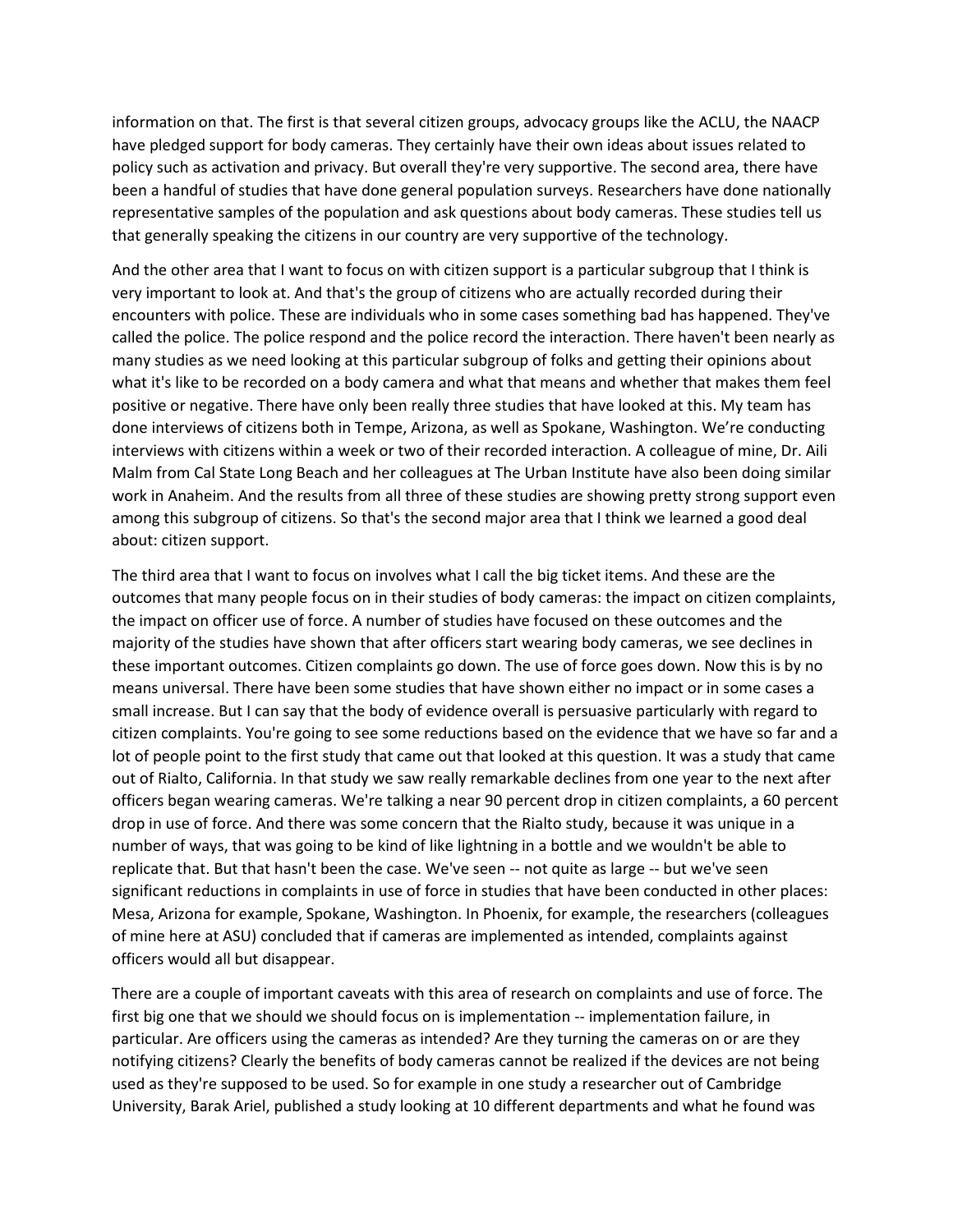that the prevalence of use of force was tied to implementation. If officers activated the camera when they were supposed to according to policy, if they notified citizens of the camera, use of force actually declined by about 37 percent. If officers didn't follow policy -- that is they didn't activate it when they were supposed to, they didn't notify citizens -- use of force actually increased by about 70 percent. So implementation obviously is an important key here. And if it's not implemented as intended in policy, you could actually do more harm than good. So that's the third area of research: the impact on use of force and complaints.

The fourth area I wanted to focus on is the evidentiary value. And here we have pretty strong evidence that body cameras provide evidence that is useful in a number of different ways. The first major way is evidence in court. There have been studies in the U.K. and the U.S. that document enhanced outcomes in criminal justice cases when we have body camera evidence. One study in the U.K. found guilty pleas were 70 to 80 percent more likely when you have body camera evidence. A study here in Phoenix as well as one in Essex, England looked at the impact of body camera video on domestic violence cases. Both studies demonstrated that when you have the video and audio evidence from a body camera, you will have enhanced criminal justice outcomes. You will have cases more likely to be prosecuted and more likely that cases will result in guilty plea and/or conviction at trial.

But the other area where cameras are useful in terms of their evidentiary value involves citizen complaints. So we've known for a long time that some portion of complaints that are filed against officers are frivolous. They're citizens upset, angry, and they decided to file a complaint to jam up an officer. Typically those types of situations cannot be resolved because there is no evidence one way or the other it's the officer's word against the citizen's. But now, body cameras provide a way for departments to assess the veracity of citizen complaints. And I can't tell you how many times I've talked to sergeants in departments across the country who will tell more or less the same anecdotal story that someone calls and says they want to file a complaint against Officer Jones. The sergeant says, "well come on in. We've got that on body camera and we can look at it together," and that's the end of the complaint. In fact in Las Vegas the researchers have who are doing a study there have started to document this as an outcome and 70 percent of the officers in Las Vegas Metro Police Department who are wearing cameras have been exonerated from a complaint at least once. Of course the other side of that is that it can also show behavior that actually did occur. So perhaps a citizen alleges the officer did X or Y. The sergeant can look at that and perhaps determine that the officer did engage in that behavior but it was appropriate, or alternatively that the officer engaged in the behavior it was inappropriate. The complaint is sustained and then the officer can be disciplined appropriately.

So the last area of research I wanted to focus on is the limitations because the other thing we've learned about over the last several years based on the research is that body cameras are a tool for police. They're an effective tool but they're not a panacea. They have limitations. There are two areas where these limitations need to be considered. The first is the technology itself. Body cameras have limitations. They're not going to capture everything. Perhaps the officer will see something out of his or her peripheral vision. And if the officer is wearing a chest-mounted camera, the officer is going to turn his or her head and look at something and the camera's not going to catch it. If you've ever watched a body camera video of a foot pursuit or a physical struggle it's unwatchable in terms of the video. The audio still can be useful. So there are limitations to what the technology can do. On occasion they will malfunction. Some departments have just determined that the cost is too great. The cost is prohibitive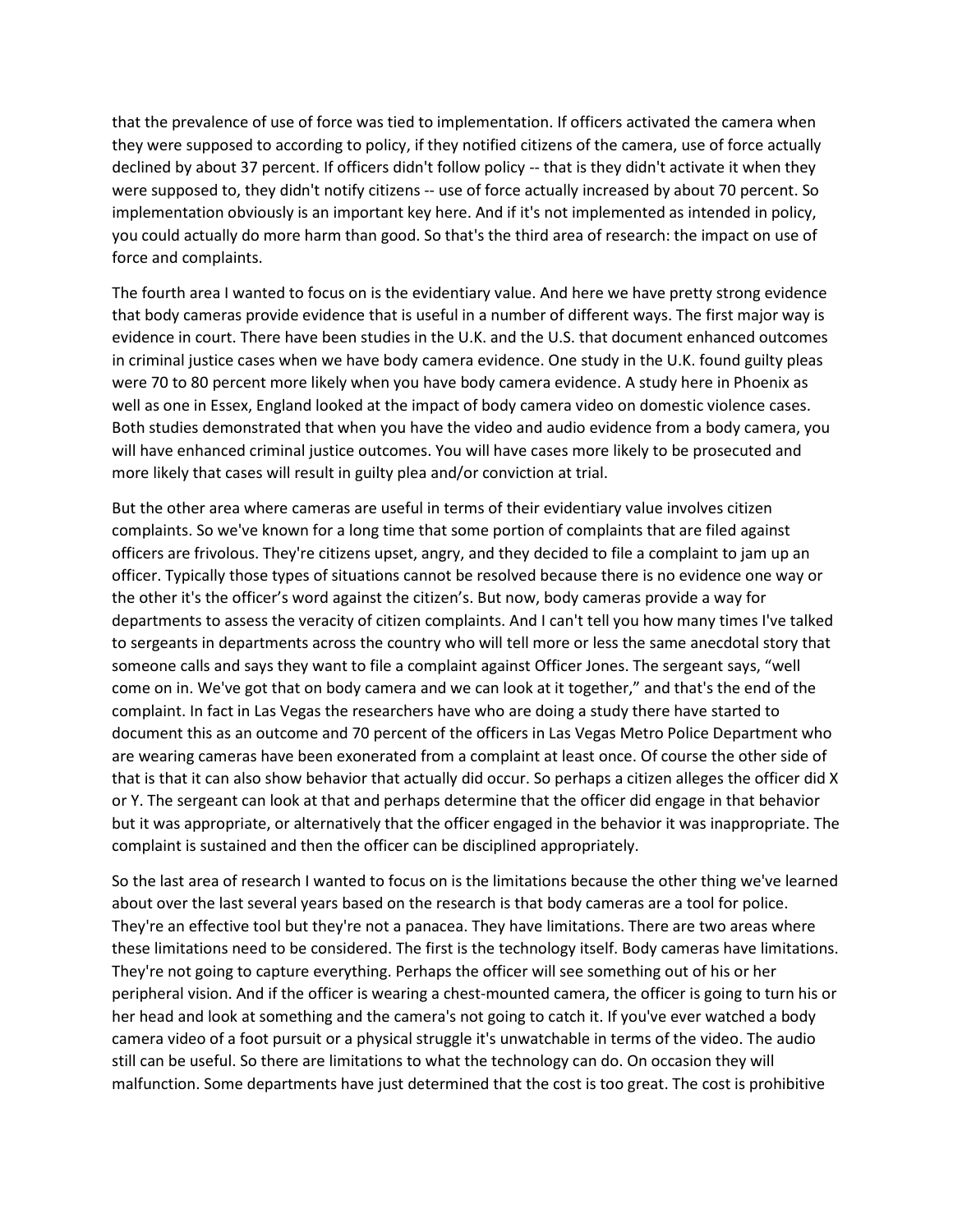so they're not going to start a program. So there are the technological pieces that we need to think about.

But the other source of errors, the other limitation is the human issue, the human error. Are officers turning the camera on like they're supposed to. Perhaps the officer intentionally didn't turn the camera on -- or unintentionally. There certainly is some muscle memory involved here. So the point is this isn't the TV show Cops. We need to be cognizant of the limitations of the cameras and we need to take that into account when we think about the impact.

So those are the five areas of research I wanted to focus on; the areas where I think our knowledge has improved a great deal. The other thing I wanted to mention just briefly is just a few areas where I think we need to continue to do more work -- some unanswered questions with police body cameras. I will say that Cynthia Lum and her colleagues at George Mason University wrote a report that was published in late 2015. The report does a great job of identifying the gaps in research on body cameras. So I don't I don't need to review that report other than to point the listeners to take a look at it but there were a couple of things I did want to focus on.

The first is the impact of body cameras on officers' discretion and officer activity. We have known for a long time now that that discretion is a critical piece of policing. It's a critical piece of effective policing. Officers need to be able to have discretion to make decisions. There are many times when an officer has legal authority to issue a ticket, to write a citation or even to make an arrest but the officer decides not to do that. And that's the right thing to do. There is some concern that when officers begin wearing body cameras, it will inhibit their use of discretion. They will be more likely to write that ticket, make that arrest, when, had they not been wearing a body camera they may have gone for the more informal outcome. So we need to take a look at that. Related to that is officer activity. I've heard of some concerns that officers will become more passive. Now that they are wearing body cameras they'll engage in a form of depolicing is a term that some people are using. So I think we need to look at the impact on officer activity levels. That certainly is an area we should focus on.

The other area I wanted to mention is a cost benefit analysis. We have not yet had a thorough economic assessment of the costs and the benefits. The costs can be enormous. Starting and managing a bodyworn camera program is an enormous investment in resources for the department. But alternatively I've talked about a lot of the enormous benefits that can be reached by a body-worn camera program. So what we need are several solid cost benefit analyses that weigh both sides of the issue and then can produce some evidence that departments can look at when they're deciding about this.

There are a final few things I wanted to mention that are not quite as important, but I think still need some examination. We need to take a look at how body cameras are being integrated into departments' performance evaluation systems and disciplinary systems. So how are departments using body camera footage to assess officer performance on the street? Are they being used in early intervention systems? Are cameras being used as a way to document inappropriate behavior and then to discipline officers? And there hasn't been a lot of work in that area. Nor has there been a lot of work in terms of training. And I'm not talking about training officers how to use cameras. I'm talking about body-worn cameras being used as a training tool to help officers learn. Use of force for example. You can use body-worn cameras in a variety of different ways. You can use it in field training where at the end of a day a senior officer sits down with his or her rookie officer and reviews footage and breaks it down. It could even be used in a sentinel events kind of approach where, in a non-punitive setting you're looking at a critical